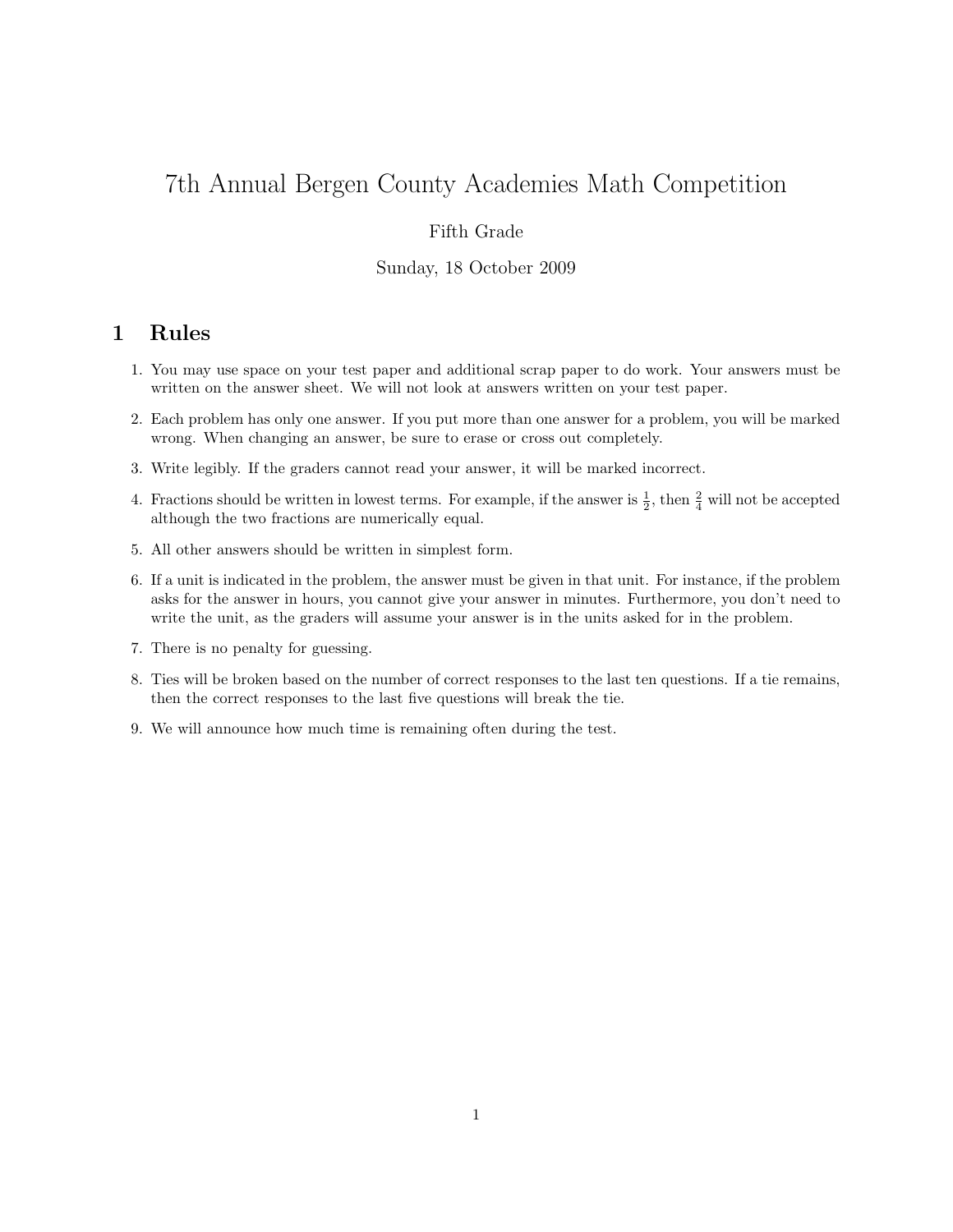## 2 Contest

- 1. If  $100 \cdot (1.9 + 9.1) = 10 \cdot (28 + x)$ , what is x?
- 2. Josh is thinking of two numbers from the set  $\{1, 2, 3, 4, 5, 6, 7, 8\}$ . Their sum is 9. How many possible values are there for the smaller of the two numbers?
- 3.  $(2 \cdot 2009) + (4 \cdot 2009) + (6 \cdot 2009) = ? \cdot 2009$
- 4. Complete the following sequence: 1, 2, 4, 4, 9, 8, 16, 16, 25, 32, ?
- 5. Evaluate  $1 2 3 + 4 + 5 6 7 + 8 + 9 \dots + 2009$ .
- 6. Jenny is rearranging the salt and pepper shakers in a restaurant. There are four salt shakers and five pepper shakers. All the salt shakers are indistinguishable and all the pepper shakers are indistinguishable. How many ways can she arrange them in a line such that the salt and pepper shakers alternate?
- 7. Find the value of  $x$  given the following equations:

$$
3 \cdot x - 4 \cdot y = 2
$$

$$
5 \cdot y = 2 - 4
$$

- 8. On Steve's farm, there are chickens (which have one head and two legs), and headdie-horses (which have three heads and five legs). Richard decided to count the heads and legs on the farm. He counted forty-three heads and seventy-nine legs. How many chickens were there?
- 9. Find the twentieth positive odd number.
- 10. A rectangular prism has two faces with area 6, two faces with area 18, and two faces with area 300. Find its volume.
- 11. A car and truck are traveling toward each other. The car travels at 20 miles per hour and the truck travels at 30 miles per hour. If they were originally 150 miles apart, after how many hours do they meet?
- 12. How many factors does 1001 have?
- 13. Alex Zhu was asked to find the sum of two nonnegative integers. Instead, he found their product. Luckily, his answer was the same. Find all possible values of the sum of those two integers.
- 14. Simplify the following expression:  $\frac{60}{32} \cdot \frac{12}{14}$  $\frac{12}{14} \cdot \frac{28}{45}$  $\frac{20}{45}$ .
- 15. Sherry's rectangular garden measures 5 feet wide by 4 feet long. If she wants to plant potatoes on the perimeter of the garden such that each potato is at least a foot away from any other potato, what is the maximum number of potatoes she can plant?
- 16. What is the sum of the first 20 positive multiples of 3?
- 17. If Gary drives to Peter's house at 50 miles per hour, it will take him 2 hours less than if he bikes to Peter's house at 10 miles per hour. How far away does Gary live from Peter's house, in miles?
- 18. Find the number of integer solutions to the equation  $x^2 + y^2 = 103$ .
- 19. Julia is playing darts. On each turn, she can score 5 or 7 points. What is the maximum number of points she cannot get?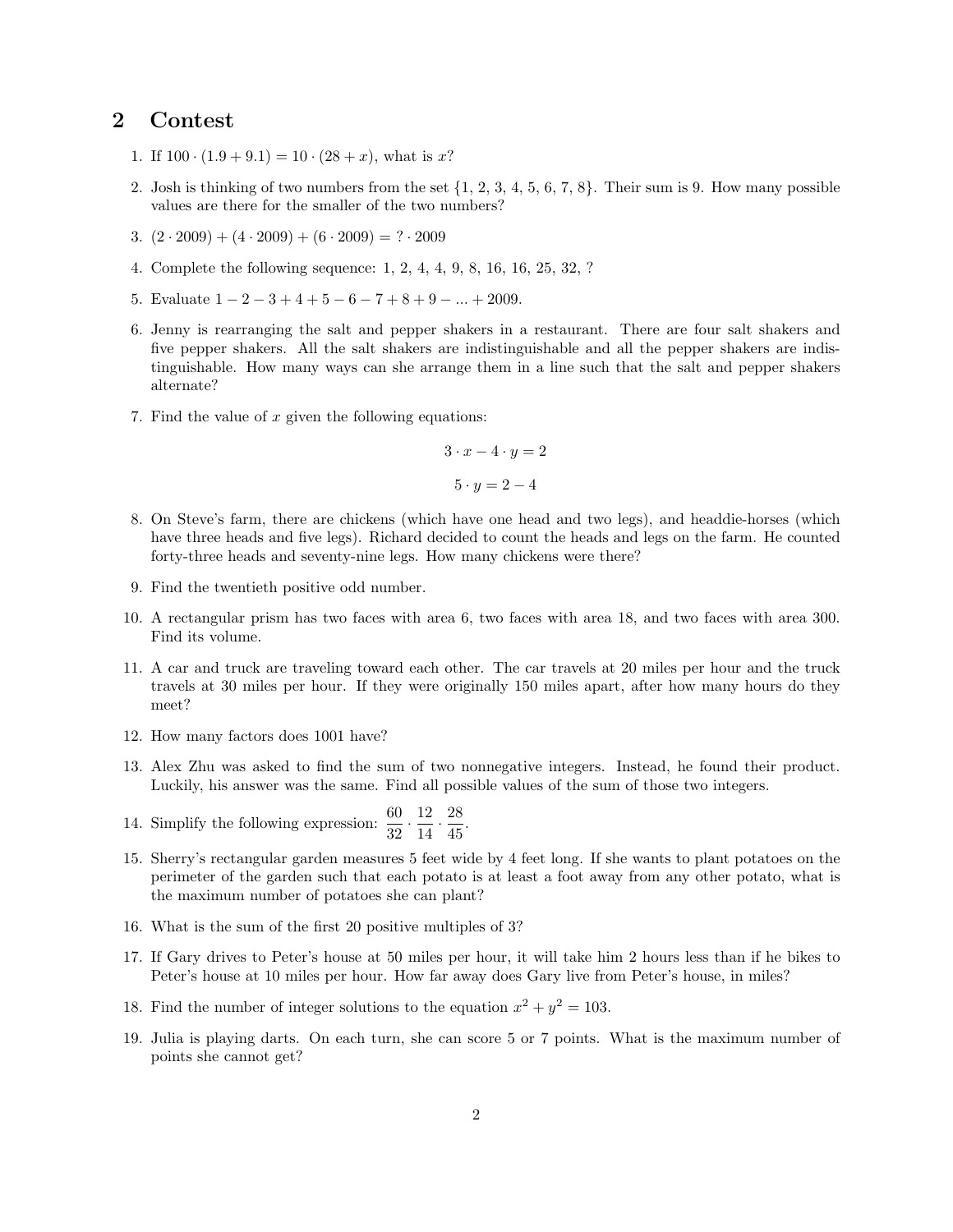- 20. Find the number of subsets S, including the empty set, of  $\{1, 2, 3, ..., 10\}$  such that if  $x \neq 10$  and x is in S, then  $x + 1$  is also in S.
- 21. Alex Zhu has suggested that the BCA math competition have 50 normal problems worth 1 point each, 5 hard problems worth 2 points each, and 10 very hard problems worth 3 points each. If this were so, find the maximum possible score that a student could get.
- 22. If bagels are only sold in bags of 17, what is the least number of bags I must buy to get 103 bagels?
- 23. What is 9950.0599 rounded to the nearest hundred?
- 24. Ben buys a sharpie and two rulers. The total cost is \$2.25. If a sharpie costs \$0.50 more than a ruler, how much would it cost to buy four sharpies and three rulers?
- 25. How many integers *n* are there such that  $\frac{120}{n}$  is also an integer?
- 26. Let  $|x|$  denote the greatest integer less than or equal to x. Given that  $\pi \approx 3.14159265...$ , compute  $|203\pi|$ .
- 27. Alice flips a coin four times. What is the probability that she will get exactly one head?
- 28. Julia has \$10. Her grandmother returns home from China and gives her \$200. Find the percent increase in Julia's money.

29. Define 
$$
x\%y = \frac{2 \cdot x + y}{x - y}
$$
. What is  $(5 \cdot (5\%)2)\%10$ ?

30. Mark and Dan are racing against each other. Dan can run at 1 mile per hour and Mark can run at 15 miles per hour. Dan starts the race 70 miles ahead of Mark. How many hours does it take for Mark to catch up to Dan?

31. Find the missing number: 
$$
\frac{55 \cdot 77}{?} = 5 \cdot 7
$$

- 32. A piece of plastic food wrap measures 12 inches by 3000 feet. What is the area in square feet?
- 33. Find the two points where at least two of lines  $y = x + 1$ ,  $x + y = 1$ , and  $x = y + 1$  intersect.
- 34. Matt, Robert, and Nikhil are dividing a pile of chocolates. Matt takes half of the pile and then takes three more chocolates. Robert then takes half of the pile and then takes three more chocolates. Nikhil then takes half of the pile and then takes three more chocolates. After that, Jordan passes by to collect the last remaining chocolate. How many chocolates were there in the initial pile?
- 35. What is the product of the all the integers from −10 to 10 inclusive?
- 36. Paul eats 2100 calories of food per day. He wants no more than 15% of his calories to come from fat. If each gram of fat provides nine calories, what is the maximum number of grams of fat that Paul can eat in one day?
- 37. What is  $2\frac{2}{3}$  subtracted from its reciprocal?
- 38. A man was born in a perfect cube year in the 18th century and died in a perfect square year in the same century. For how many years did the man live?
- 39. Kevin Koh is preparing a mixture of potassium hydroxide. If he has 1 liter of a solution of evenly mixed potassium hydroxide that has a total of 2 grams potassium hydroxide, find the amount of that solution he must add into another solution with 0.6 liters of water and no potassium hydroxide to get a final solution that has  $\frac{4}{3}$  grams of potassium hydroxide?